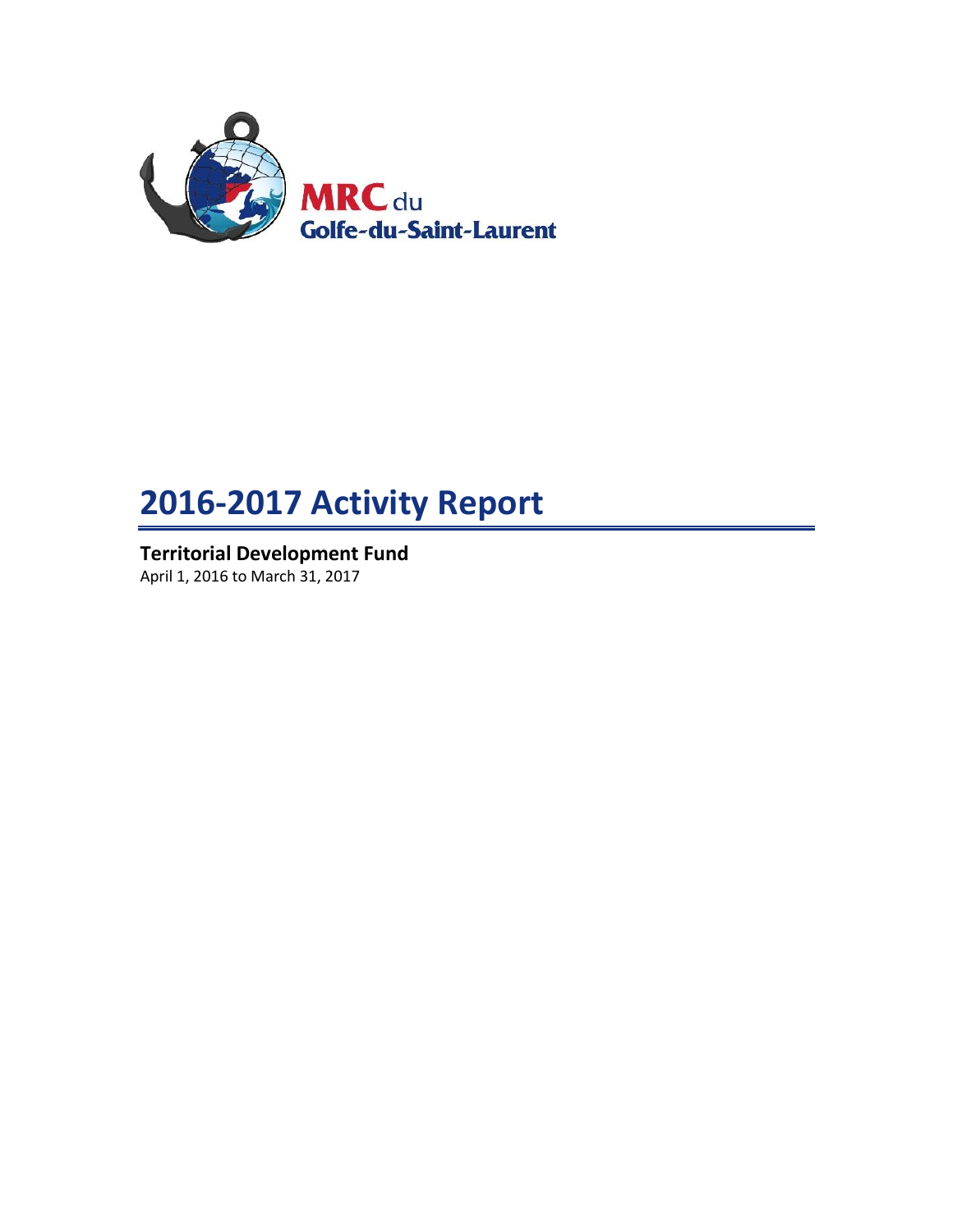## **I N T R O D U C T I O N**

The MRC du Golfe-du-Saint-Laurent is pleased to present their activity report demonstrating the investments under the Territorial Development Fund (FDT) between April 1, 2016 and March 31, 2017.

## **F I N A N C I A L E N V E L O P E F O R T H E T E R R I T O R I A L D E V E L O P M E N T F U N D**

Here is the amount received for the Territorial Development Fund:

Ministère des Affaires municipales et de l'Occupation du territoire<sup>1</sup> \$ 925,819.00

#### **Total financial envelope \$925,819.00**

 $\overline{\phantom{a}}$ 

## **I N T E R V E N T I O N P R I O R I T I E S**

The MRC du Golfe-du-Saint-Laurent defines each intervention priority and the projects that received funding under this fund during the period of this report.

#### **Priority 1**  $\triangleright$  The implementation of its mandate regarding land planning and development of the territory

- Modification and adoption of the Land Use and Development Plan;
- Revision of the risk coverage and fire safety plan;
- Preparation of the plan for the management of residual materials;
- $-$  Information about the management of leases of recreational sites.

| <b>Projects</b>                                                                                                                              | Amount<br>allocated | Amount<br>disbursed | <b>Balance</b><br>payable |
|----------------------------------------------------------------------------------------------------------------------------------------------|---------------------|---------------------|---------------------------|
| <b>MRC du Golfe-du-Saint-Laurent</b><br>Land Planner - Work and steps in view of adoption of the Land<br>Use and Development Plan of the MRC | \$61,233.00         | \$61,233.00         |                           |
| Total                                                                                                                                        | \$61,233.00         | \$61,233,00         |                           |

<sup>&</sup>lt;sup>1</sup> The budget allocated to the Rural Development Fund represents an amount of \$264,269 and this amount is included in the \$925,819 for the Territorial Development Fund.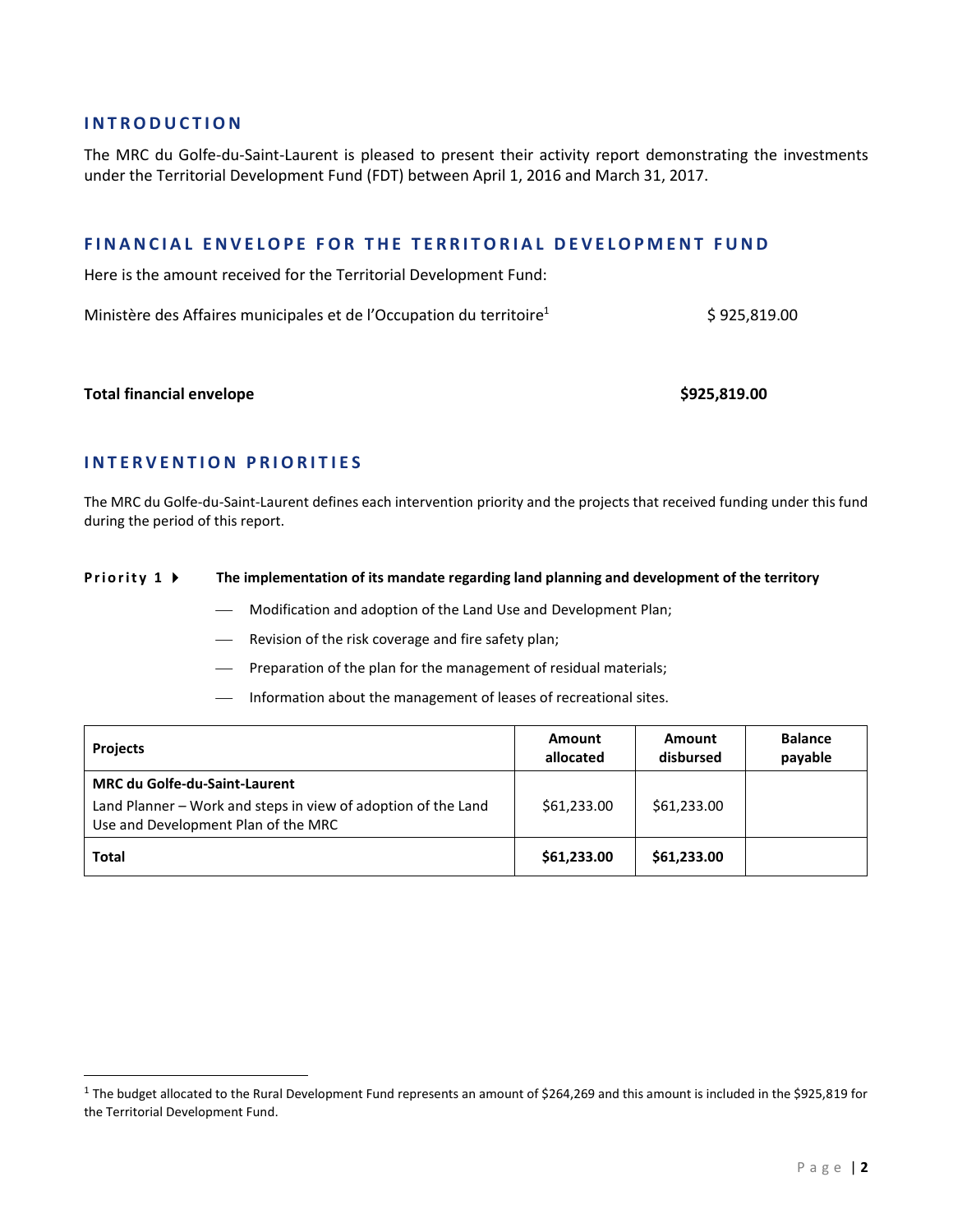#### **Priority 2 •** The support to local municipalities in professional expertise or to establish sharing of services (social, **cultural, tourist, environmental, technological or other)**

- $-$  Support and sharing of services to the municipalities of the MRC;
- Support and sharing of expertise for all municipal services (urban planning, services, fire, etc.).

| <b>Projects</b>                               | Amount<br>allocated | Amount<br>disbursed | <b>Balance</b><br>payable |
|-----------------------------------------------|---------------------|---------------------|---------------------------|
| No projects were financed under this priority |                     |                     |                           |
| <b>Total</b>                                  |                     |                     |                           |

#### **Priority 3 FI** The promotion of entrepreneurship, support of entrepreneurship and the enterprise

- Foster the creation and/or maintenance of sustainable jobs;
- Provide continuous support to entrepreneurs with the realization of their project (business plan, studies, references);
- Promote social development and support the promoters of social economy enterprises;
- Accompany, support technically and/or financially potential entrepreneurs or those who are already active (consultation activities, orientation, reference, support in training);
- Provide and ensure the management of the programs offered to our clientele: (Young Promoters, support to the self-employed worker, Fund for the development of social economy enterprises, employment assistance services);
- Provide and ensure the management of investment funds such as the Local Investment Fund (FLI) and the Local Solidarity Fund (FLS).

| <b>Projects</b>                                                                                                  | Total cost of<br>project | Amount<br>allocated | Amount<br>disbursed | <b>Balance</b><br>payable |
|------------------------------------------------------------------------------------------------------------------|--------------------------|---------------------|---------------------|---------------------------|
| <b>Commission Scolaire du Littoral</b><br>Continuity of GREAU 2016, participation<br>to Gala Defi OSEntreprendre | \$4,870.50               | \$2,500.00          | \$2,500.00          | \$0.00                    |
| <b>Coasters Association</b><br>Optimising the Tourist industry – Phase<br>2                                      | \$48,799.96              | \$5,000.00          | \$4,000.00          | \$1,000.00                |
| <b>Kennedy Meats</b><br>Start-up of a butcher shop in Saint-<br>Augustin                                         | \$96,163.00              | \$6,500.00          | \$5,200.00          | \$1,300.00                |
| <b>Poissonerie Blanc Sablon</b><br><b>Feasibility Study</b>                                                      | \$19,204.00              | \$5,000.00          | \$5,000.00          | \$0.00                    |
| <b>LNS Community Seafood Coop</b><br>Equipment Purchase                                                          | \$34,199.00              | \$5,130.00          | \$0.00              | \$5,130.00                |
| Défi-OSEntreprendre<br>Entrepreneurial promotion                                                                 | \$5,000.00               | \$500.00            | \$500.00            | \$0.00                    |
| <b>Development Agents</b><br>Work of development agents                                                          | \$37,658.42              | \$37,658.42         | \$37,658.42         | \$1,000.00                |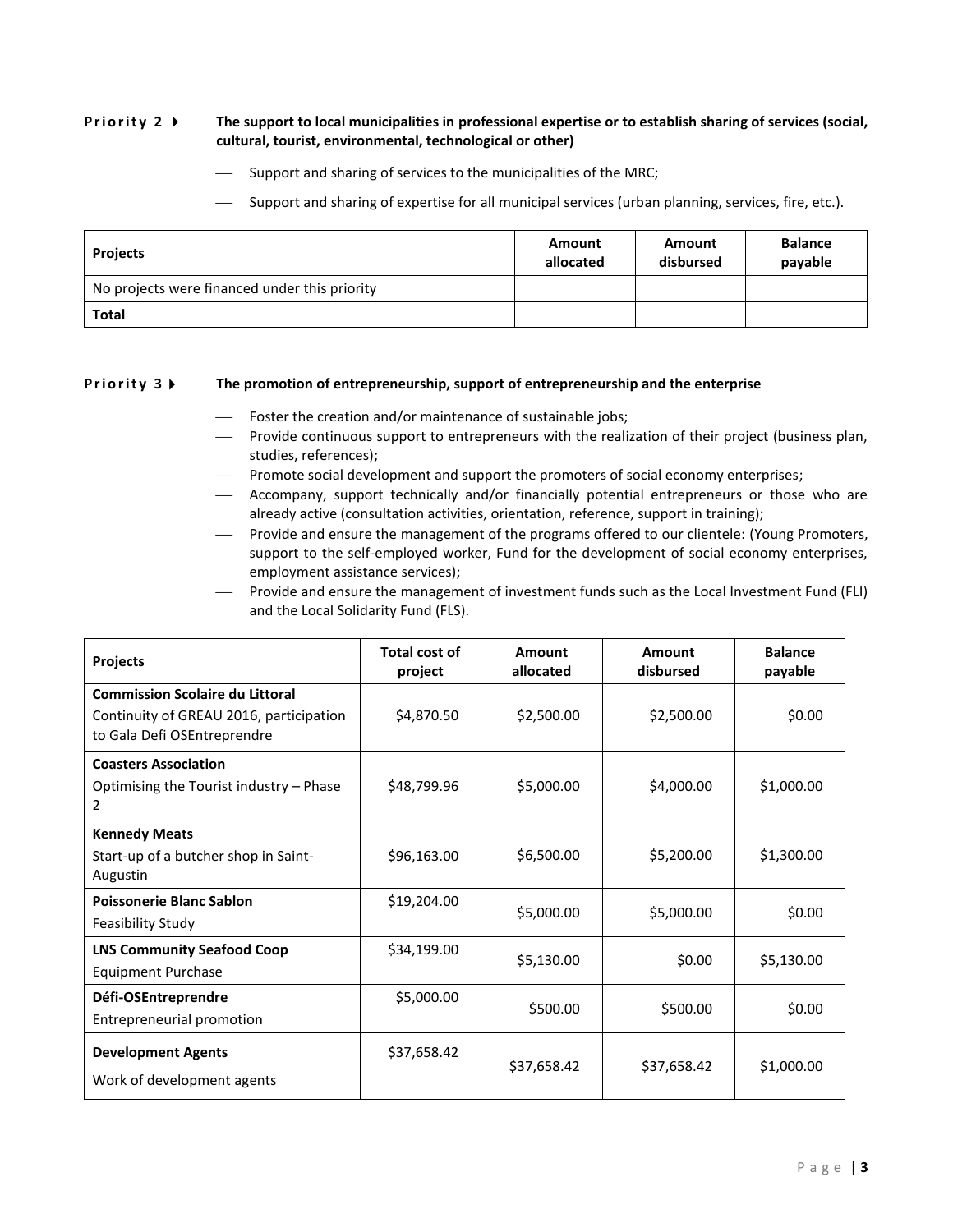| <b>Rural Development Agents</b><br>Work of rural development agents | \$54,403.30  | \$54,403.30  | \$54,403.30  | \$0.00     |
|---------------------------------------------------------------------|--------------|--------------|--------------|------------|
| <b>Total</b>                                                        | \$270,298.18 | \$116,691.72 | \$108,761.72 | \$7,930.00 |

#### **Priority 4**  $\triangleright$  The mobilization of communities and support towards the realization of strategic projects to improve **living environments, in particular in the areas of social, cultural, economic and environmental**

 Establish partnerships and financially support community organizations in order to improve the quality of life of our residents in the following areas and with the following clientele: seniors, families, young people, fishing, aquaculture, agri-food, tourism, leisure, economic diversification, training of the work force, transport, telecommunications, environment, fire safety.

| <b>Projects</b>                                                                             | Total cost of<br>project | Amount<br>allocated | Amount<br>disbursed | <b>Balance payable</b> |
|---------------------------------------------------------------------------------------------|--------------------------|---------------------|---------------------|------------------------|
| Archeo-Mamu<br>Blanc Sablon Archeological adventure                                         | \$59,866.00              | \$3,714.00          | \$0.00              | \$3,714.00             |
| <b>Coalition pour la Santé BCN</b><br>Ensure the viability of BCN en forme for<br>2016-2017 | \$160,000.00             | \$10,000.00         | \$0.00              | \$10,000.00            |
| Roludune – Municipalité Pointe-Lebel<br>Roludune experimental project                       | \$329,473.00             | \$5,000.00          | \$0.00              | \$5,000.00             |
| <b>Total</b>                                                                                | \$549,339.00             | \$18,714.50         | \$0.00              | \$18,714.50            |

## **Priority 5**  $\triangleright$  The establishment, funding and implementation of sectoral agreements for local and **regional development with government departments or agencies**

 Work in collaboration with other organizations, government departments or others (MRC, Assembly of the MRCs of the North Shore) in order to agree on the sectoral agreements.

| <b>Agreements</b>                                                                                             | Amount<br>committed<br>2016-2017 | Amount<br>disbursed | <b>Balance</b><br>payable |
|---------------------------------------------------------------------------------------------------------------|----------------------------------|---------------------|---------------------------|
| <b>Territorial Partnership Agreement with the North Shore</b><br>Community<br>Quebec Arts and Letters Council | \$6,036.00                       | \$0.00              | \$6,036.00                |
| <b>Regional Tourism Partnership agreement</b><br>Minister of Tourism                                          | \$20,000.00                      | \$0.00              | \$20,000.00               |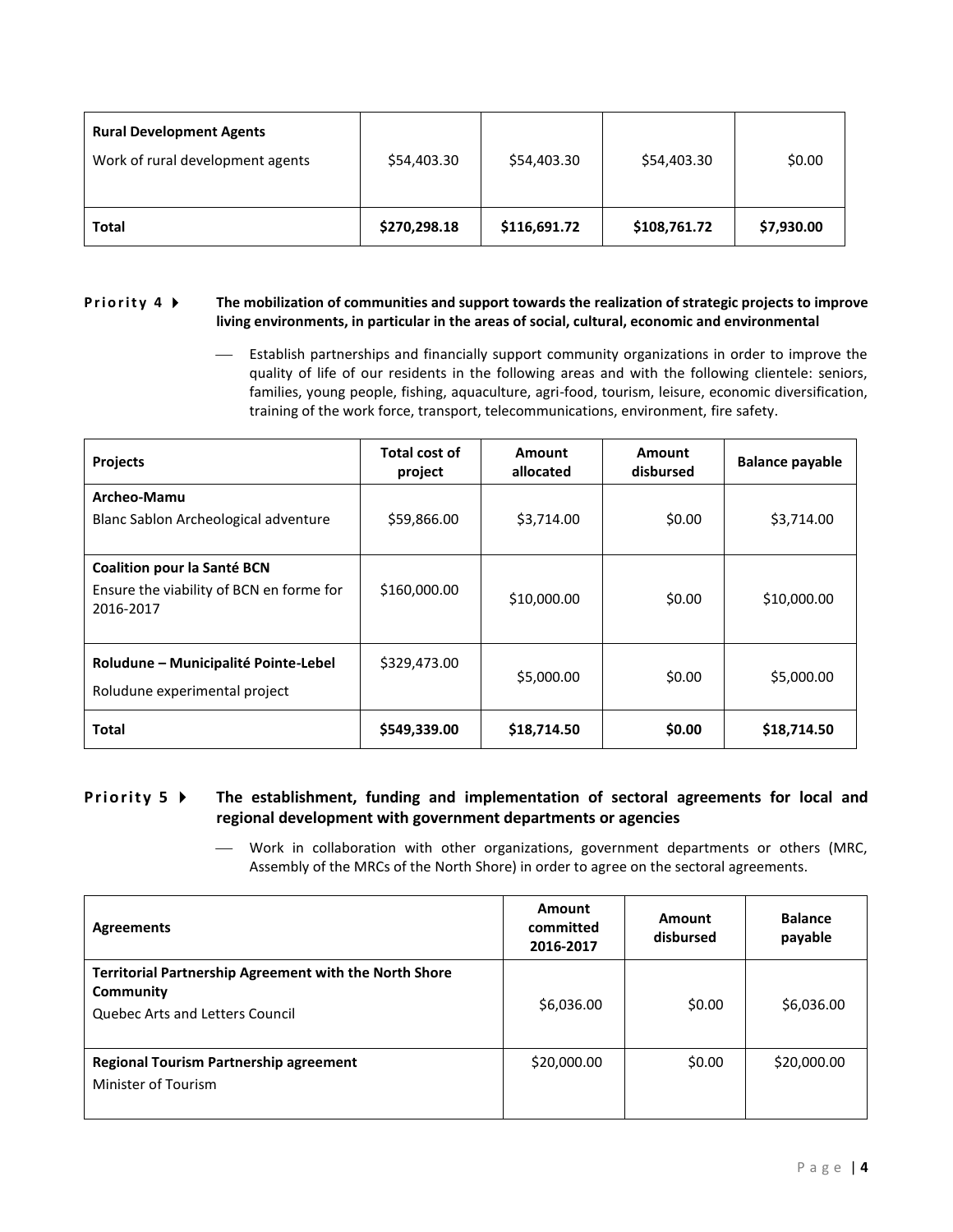| Sector Development Agreement to Support the Development<br>of Health Communities<br>North Shore Integrated Health and social services center | \$21,521.00 | \$0.00 | \$21.521.00 |
|----------------------------------------------------------------------------------------------------------------------------------------------|-------------|--------|-------------|
| Total                                                                                                                                        | \$47.557.00 | \$0.00 | \$47.557.00 |

# **Priority 6**  $\blacktriangleright$  The support for rural development within the MRC of Golfe-du-Saint-Laurent

- The well-being of the population (sports and leisure);
- Job creation;
- Proximity services;
- Communication.

| <b>Projects</b>                                                                                                                 | <b>Total cost of</b><br>project | <b>Amount</b><br>allocated | <b>Amount</b><br>disbursed | <b>Balance</b><br>payable |
|---------------------------------------------------------------------------------------------------------------------------------|---------------------------------|----------------------------|----------------------------|---------------------------|
| <b>RDEM</b><br>Purchase of tractor for 3 agro projects in<br><b>Gros Mecatina</b>                                               | \$46,102.00                     | \$13,380.00                | \$25,000.00                | \$0.00                    |
| <b>Coasters Association</b><br>Ensure the viability of BCN en forme for<br>2016-2017                                            | \$160,000.00                    | \$10,000.00                | \$0.00                     | \$10,000.00               |
| <b>Commission Scolaire du Littoral</b><br>(Harrington Harbour)<br>Purchase playground equipment                                 | \$52,389.09                     | \$8,000.00                 | \$8,000.00                 | \$0.00                    |
| <b>Enviro-Llecte Inc.</b><br>Operating costs for 2016-2017                                                                      | \$35,318.80                     | \$1,408.15                 | \$0.00                     | \$1,408.15                |
| <b>Canton de Brest Development</b><br>Corporation<br>Create a commercialisation tool to<br>promote tourism on the LNS           | \$10,819.78                     | \$6,619.78                 | \$5,295.82                 | \$1,323.96                |
| <b>Bonne-Esperance tourism development</b><br>foundation<br>Improve the tourism service offer at the<br>café                    | \$4,789.17                      | \$3,831.33                 | \$3,065.06                 | \$766.27                  |
| <b>Local Table for seniors</b><br>Creation of a services and support guide<br>for seniors at home                               | \$19,390.00                     | \$12,510.00                | \$10,008.00                | \$2,502.00                |
| East-West economic development<br>corporation<br>Purchase of materials to create a<br>banquet hall on the 2 <sup>nd</sup> floor | \$32,960.00                     | \$25,000.00                | \$20,000.00                | \$5,000.00                |
| <b>Commission Scolaire du Littoral</b><br>(Mecatina School)<br>Playground equipment purchase                                    | \$60,485.86                     | \$24,000.00                | \$19,200.00                | \$4,800.00                |